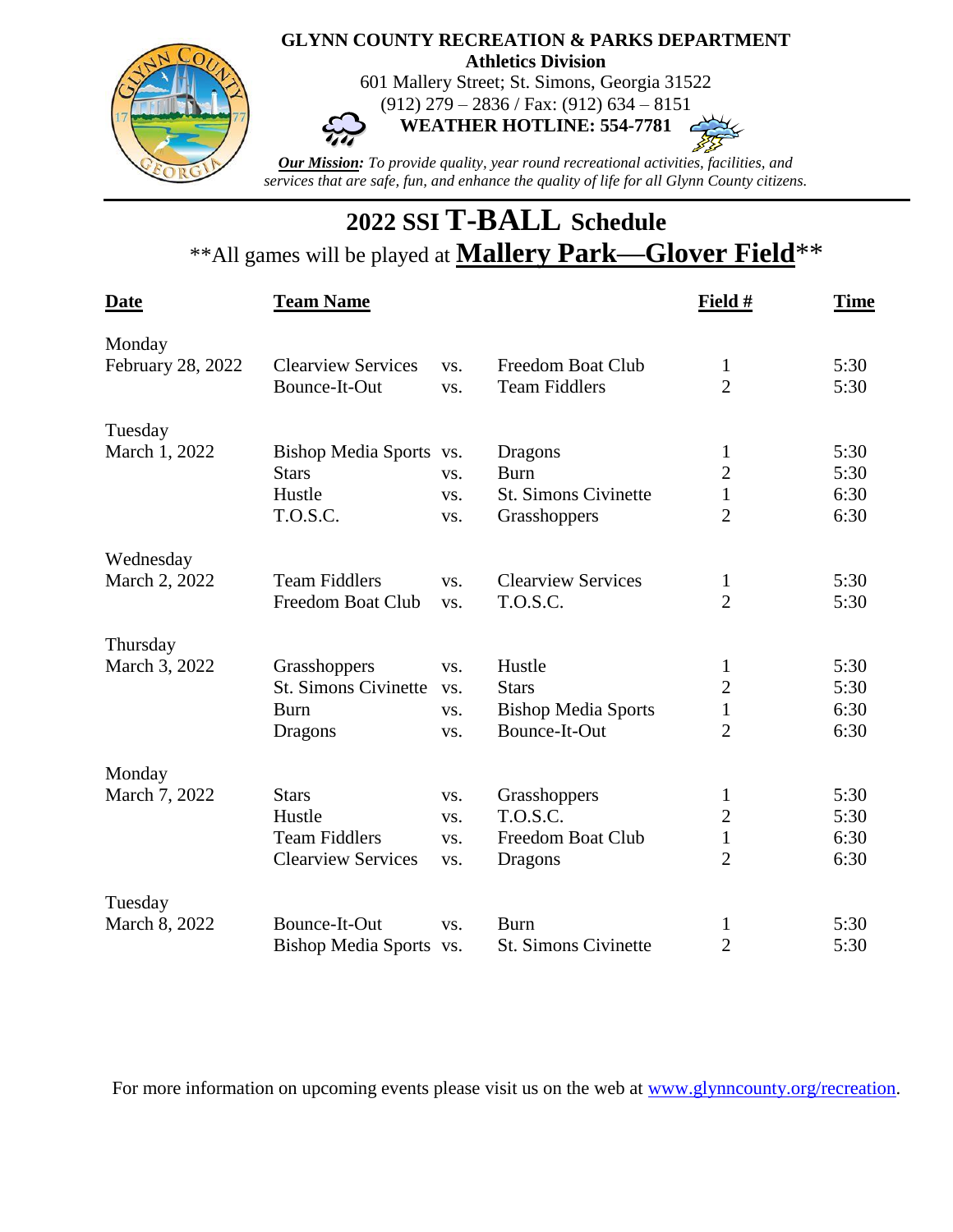| <b>Date</b>                 | <b>Team Name</b>                                                                |                          |                                                                                     | Field #                                                          | <b>Time</b>                  |
|-----------------------------|---------------------------------------------------------------------------------|--------------------------|-------------------------------------------------------------------------------------|------------------------------------------------------------------|------------------------------|
| Wednesday<br>March 9, 2022  | Grasshoppers<br><b>Burn</b><br><b>St. Simons Civinette</b><br>Freedom Boat Club | VS.<br>VS.<br>VS.<br>VS. | <b>Clearview Services</b><br><b>Dragons</b><br><b>Team Fiddlers</b><br><b>Stars</b> | $\mathbf{1}$<br>$\sqrt{2}$<br>$\mathbf{1}$<br>$\overline{2}$     | 5:30<br>5:30<br>6:30<br>6:30 |
| Thursday<br>March 10, 2022  | Hustle<br><b>T.O.S.C.</b>                                                       | VS.<br>VS.               | <b>Bishop Media Sports</b><br>Bounce-It-Out                                         | $\mathbf{1}$<br>$\overline{2}$                                   | 5:30<br>5:30                 |
| Monday<br>March 14, 2022    | <b>Team Fiddlers</b><br><b>Clearview Services</b>                               | VS.<br>VS.               | Grasshoppers<br>T.O.S.C.                                                            | 1<br>$\overline{2}$                                              | 5:30<br>5:30                 |
| Tuesday<br>March 15, 2022   | Bounce-It-Out<br><b>Bishop Media Sports</b><br><b>Burn</b><br>Dragons           | VS.<br>VS.<br>VS.<br>VS. | Hustle<br><b>Stars</b><br><b>Freedom Boat Club</b><br>St. Simons Civinette          | $\mathbf{1}$<br>$\mathbf{2}$<br>$\mathbf{1}$<br>$\overline{2}$   | 5:30<br>5:30<br>6:30<br>6:30 |
| Wednesday<br>March 16, 2022 | Bishop Media Sports vs.<br><b>Stars</b>                                         | VS.                      | <b>Clearview Services</b><br><b>Team Fiddlers</b>                                   | $\mathbf{1}$<br>$\overline{2}$                                   | 5:30<br>5:30                 |
| Thursday<br>March 17, 2022  | Hustle<br>T.O.S.C.<br>Grasshoppers<br>Freedom Boat Club                         | VS.<br>VS.<br>VS.<br>VS. | Dragons<br><b>Burn</b><br><b>St. Simons Civinette</b><br>Bounce-It-Out              | 1<br>$\mathbf{2}$<br>$\mathbf 1$<br>$\overline{2}$               | 5:30<br>5:30<br>6:30<br>6:30 |
| Monday<br>March 21, 2022    | Grasshoppers<br><b>St. Simons Civinette</b><br><b>Burn</b><br><b>Dragons</b>    | VS.<br>VS.<br>VS.<br>VS. | Freedom Boat Club<br>T.O.S.C.<br>Hustle<br><b>Stars</b>                             | $\mathbf{1}$<br>$\overline{2}$<br>$\mathbf{1}$<br>$\overline{2}$ | 5:30<br>5:30<br>6:30<br>6:30 |
| Tuesday<br>March 22, 2022   | <b>Team Fiddlers</b><br><b>Clearview Services</b>                               | VS.<br>VS.               | <b>Bishop Media Sports</b><br>Bounce-It-Out                                         | $\mathbf{1}$<br>$\overline{2}$                                   | 5:30<br>5:30                 |

For more information on upcoming events please visit us on the web at [www.glynncounty.org/recreation.](http://www.glynncounty.org/recreation)